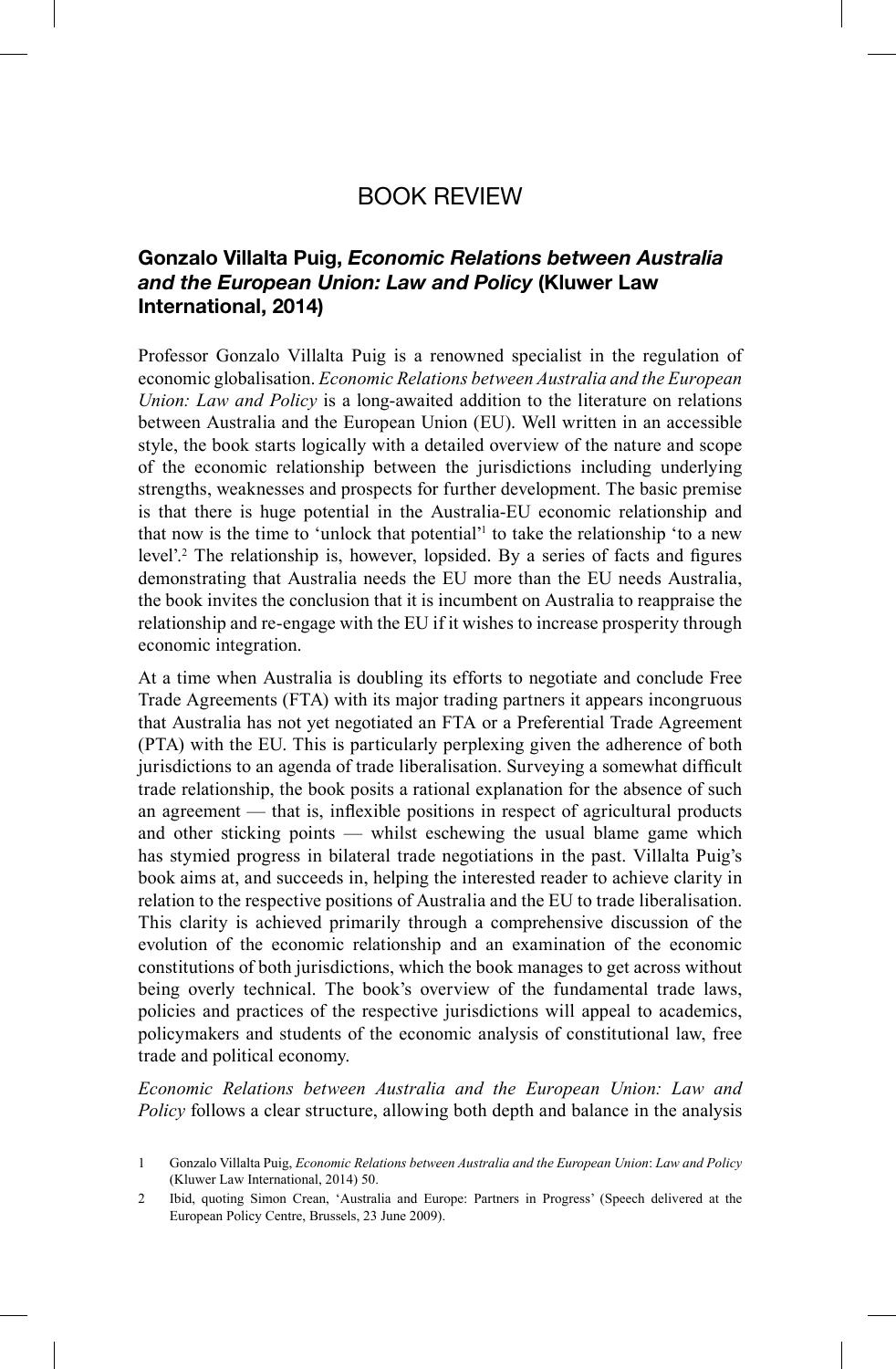of the respective jurisdictions. Part I, the introduction, focuses on the origins and development of the relationship. The discussion is well supported by statistical evidence and provides a background to the 'combative attitude' that 'has long informed Australian approaches to the EU'. 3 Part II examines various aspects of external regulation — bilateral and multilateral. In terms of bilateral regulation, Chapter three champions the need for a trade and investment agreement with the EU to enhance the economic relationship, pending which the further development of the relationship is dependent on sectoral agreements (limited as they may be) such as the *Mutual Recognition Agreement*,<sup>4</sup> the *Wine Agreement*<sup>5</sup> and the *Air Services Agreement*. 6

Despite growing recognition of the need for Australia to re-engage with the European Commission, the fact that Australia still places inordinate reliance on country-to-country agreements is correctly deemed 'unwise' as 'competence over external trade lies exclusively with the EU'.<sup>7</sup> Australia's attitudes in this regard have been repeatedly criticised by academics in this space, most prominently by Philomena Murray in her seminal book *Australia and the European Superpower: Engaging with the European Union*, 8 to which Villalta Puig refers throughout his book. Chapter three also provides a straightforward account of missed opportunities following the breakdown of negotiations over a Framework Trade and Cooperation Agreement with the EU in 1997 when the Howard Government failed to accept human rights provisions in the draft agreement. By reviewing past and present sectoral agreements and events such as the collapse of negotiations in 1997 within a framework of future prospects and challenges, Villalta Puig succeeds in giving life to old debates while urging reconsideration according to current imperatives.

Multilateral regulation is comprehensively discussed in Chapter four. The chapter predictably and appropriately provides detailed examination of the international trading regime with a focus on the World Trade Organisation (WTO). Also covered are the respective views and approaches of the EU and Australia to trade liberalisation practices within the multilateral trading system. Despite a common commitment to a rules-based and transparent multilateral system, the Australia-EU relationship is plagued with two major problems — the difficulty of third country access to the EU agricultural market and the protectionist effect of Australia's biosecurity system. Australia's attitudes to the EU's Common Agricultural Policy and a generally difficult trade history in respect of agricultural

<sup>3</sup> Villalta Puig, above n 1, 32.

<sup>4</sup> *Agreement between Australia and the European Union Amending the Agreement on Mutual Recognition*  in Relation to Conformity Assessment, Certificates and Markings between Australia and the European *Community*, signed 23 February 2012, [2013] ATS 2 (entered into force 1 January 2013).

<sup>5</sup> *Agreement between Australia and the European Community on Trade in Wine*, signed 1 December 2008, [2010] ATS 19 (entered into force 1 September 2010).

<sup>6</sup> *Agreement between the Government of Australia and the European Community on Certain Aspects of Air Services*, signed 29 April 2008, [2009] ATS 17 (entered into force 2 July 2009).

<sup>7</sup> Villalta Puig, above n 1, 66.

<sup>8</sup> Philomena Murray, *Australia and the European Superpower: Engaging with the European Union* (Melbourne University Press, 2005).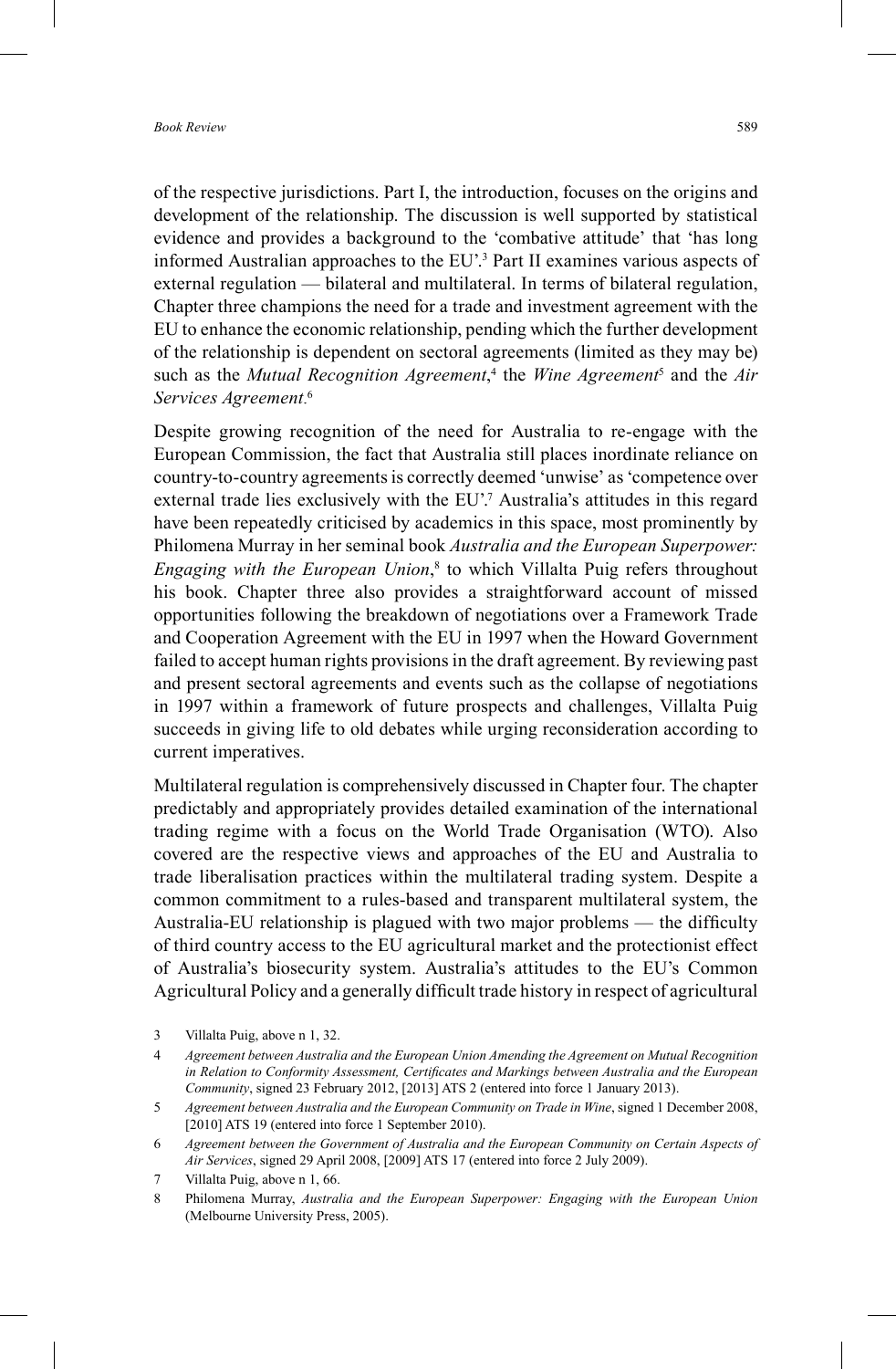products are further discussed in this chapter. The author expresses the hope that the entry into force of the prospective Framework Agreement will diffuse future trade disputes between Australia and the EU. 9

Part III examines important elements of internal regulation both in Australia and the EU. The analysis is symmetrical, comprising an examination of key aspects of the economic constitution of Australia and of the EU as well as their respective constitutional traditions founded on economic integration. The Australian discussion critiques the scope and effect of s 92 of the *Australian Constitution* with reference to the leading case of *Cole v Whitfield*.<sup>10</sup> In a clear and methodical diagnosis of the High Court's decision in *Cole*, Villalta Puig calls on the High Court to do away with its anti-protectionist interpretation of s 92; to reinterpret s 92 purely as a non-discrimination norm to 'facilitate and not impede trade among the States of Australia'. 11 Analysis of ss 51(i)–(iii) and 90 of the *Australian Constitution* in the context of relevant jurisprudence completes the discussion of Australia's economic constitution. This discussion serves to contrast the traditionally narrow and formalistic approach of the High Court with that of its EU counterpart, the European Court of Justice.

Villalta Puig provides a competent and traditional account of the EU's already well articulated economic constitution — the four freedoms — found in the *Treaty on* the Functioning of the European Union.<sup>12</sup> Particularly noteworthy, however, is the comparison with Australia's economic constitution and the conclusion Villalta Puig reaches regarding the absurdity of Australia's approach of discriminatory protectionism founded on *Cole*.<sup>13</sup> According to Villalta Puig, this result justifies (perhaps counterintuitively) the widespread belief 'that the Australian *national* single market is less free than the EU *supranational* single market'.14

Villalta Puig's concluding observations about the ways in which Australia can maximise its trade relationship with the EU in a post-Doha world, in which the WTO's capacity to advance trade liberalisation is seriously curtailed, are worth paying attention to. Equally, it is instructive to see how Australia's economic constitution can be enhanced.

Villalta Puig's primary contention re-emerges forcefully in the Conclusion. It is that Australia's economic wellbeing and its capacity to generate further prosperity would be enhanced by greater pragmatism in negotiating with EU policymakers on trade and investment and by a departure from the traditional stridency that has marked trade negotiations between the two jurisdictions resulting in frequent deadlocks and blockages. Echoing Murray's influential research in *Australia* and the European Superpower: Engaging with the European Union,<sup>15</sup> the writer

- 9 Villalta Puig, above n 1, 129.
- 10 (1988) 165 CLR 360 ('*Cole*').
- 11 Villalta Puig, above n 1, 137.
- 12 *Treaty on the Functioning of the European Union*, opened for signature 7 February 1957 [2012] OJ C 326/47 (entered into force 1 November 1958).
- 13 Villalta Puig, above n 1, 237.

15 Murray, above n 8.

<sup>14</sup> Ibid (emphasis added).